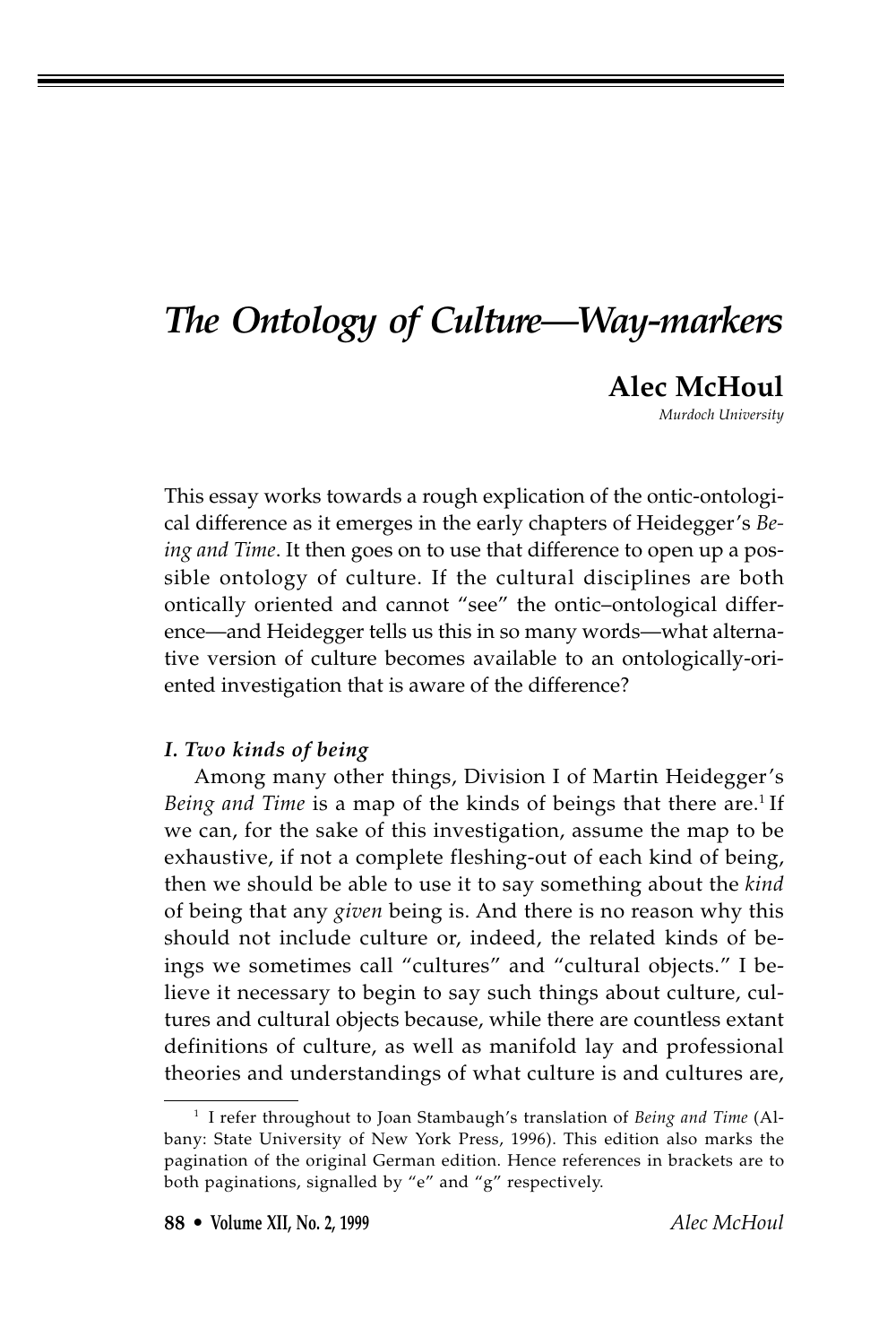I know of no strictly *ontological* investigation in this field. Here I am using "ontological" in Heidegger's sense—a sense that will be more fully elaborated as we proceed.

At the start of *Being and Time*, and although things become more complex as that work proceeds, Heidegger makes a primordial distinction between two kinds of beings. He distinguishes between (α) beings that *are* Da-sein (or sometimes "like Da-sein") and (β) beings that are *not* Da-sein (or sometimes "unlike Dasein"). The first kind is made up of all beings that, in their being, are concerned about their being. Da-sein is any being that, in Heidegger's fundamentally non-psychologistic and non-cognitive sense, *understands* its being, in its very being, as what it is itself. In this respect, Da-sein does not have concrete attributes (as do beings of the second β–kind); instead, "[a]s a being, Dasein always defines itself in terms of a possibility which it *is* and somehow understands in its being" (41e/43g). An example would be me, myself: "The being which this being is concerned about in its being is always my own" (40e/42g); but Da-sein can also be thought of as us, ourselves: "the beings that we ourselves are" (43e/46g). Hence the familiar singular-plural distinction does not apply when it comes to the ontological investigation of Da-sein, but neither do the ordinary (empirical, ontic) expressions "'life' and 'human being'" (43e/46g), as we shall see.

Along the same lines, because all knowing and representing are formed, as it were, after the fact, on the *ground* of my being Da-sein, I do not have, as Da-sein, the status of a "subject" who merely knows or has representations of the brute reality of "objects": "subject and object are not the same as Da-sein and world" (56e/60g). In fact, the comparison is so dangerously misleading that Heidegger's marginal note reads: "Certainly not. So little that even rejecting this by putting them together is already fatal" (56e, note). The appellation "Da-sein" is not subjectivist, cognitive or representationalist, then, but ontological. In fact, among Heidegger's reasons for the use of the term "Da-sein" is the project of warding off what we can call the "representationalist picture" of subject-object relations. To say that a being is Da-sein (literally, there-being) is simply to say that its ontological condition is that it is concerned with its own being. Or it is to say that "Da-sein is a being which is related understandingly in its being towards that being" (49e/53g). This is why it is not right to say

The Ontology of Culture—Way-markers **HUMANITAS • 89** 

*Beings that are Da-sein are intrinsically concerned about their being.*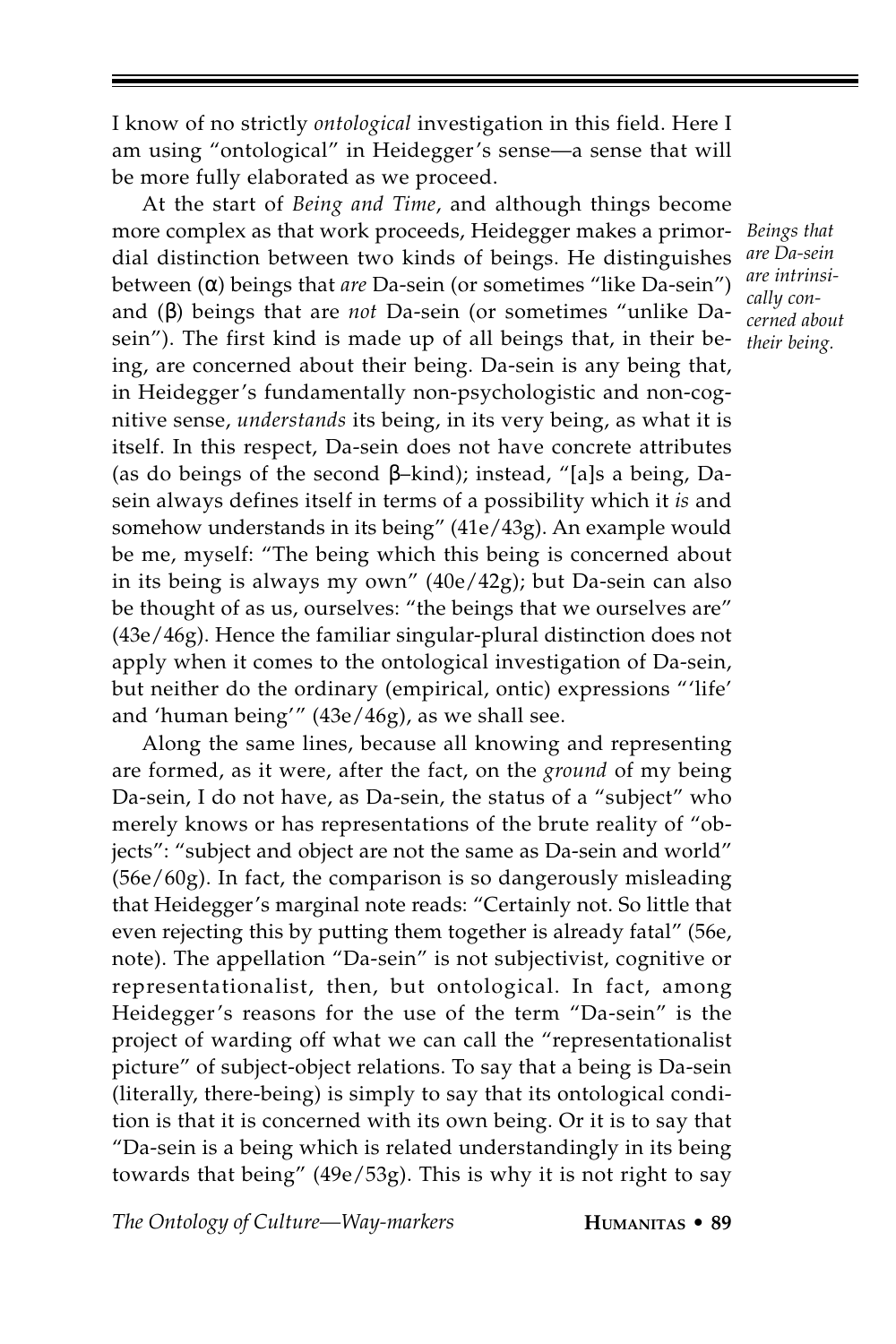that Da-sein is co-terminous with "human being" or "life," and still less with "a human being" or "a life"; it is closer to the point to say that Da-sein is any being of *the same ontological kind* as, for example, human being.

*Beings that are not Dasein are not intrinsically concerned about their being.*

By contrast, beings that are not Da-sein  $(β)$  are such that they are not, in themselves, as part of their very being, concerned with that being. All the phenomena that we usually associate with "nature" would be of this kind: atoms, trees, stars, human bodies, and so on—though the Heideggerian jury may still be out on dolphins. And given that Heidegger's own short list is "table, house, tree" (40e/42g), we must assume that even things produced by human hand *can* have this status (though, as we shall see, they *need* not). Professional access to this sort of being is routinely via the sciences or, more strictly, what Heidegger calls the "ontic" sciences because these disciplines are pre-phenomenological and hold that their respective objects-of-study have existent qualities that can be accessed cognitively as "properties" of them. In terms we have already encountered, ontic inquiries are those which assume a subject-object relation as given and which therefore establish human investigators as "subjects" inquiring into the properties of objectively present objects. For Heidegger, there is nothing wrong with such inquiries—he particularly mentions anthropology, psychology and biology—it is simply that their initial assumptions will necessarily be other than ontological. That is, these sciences will not be concerned with beings in their being (the ontological) but with beings as merely present objectsfor-a-subject (the ontic):

In suggesting that anthropology, psychology, and biology all fail to give an unequivocal and ontologically adequate answer to the question of the *kind of being* of this being that we ourselves are, no judgment is being made about the positive work of these disciplines. But, on the other hand, we must continually be conscious of the fact that these ontological foundations can never be disclosed by subsequent hypotheses derived from empirical material. Rather, they are always already "there" even when that empirical material is only *collected*. The fact that positivistic investigation does not see these foundations and considers them to be self-evident is no proof of the fact that they do not lie at the basis and are problematic in a more radical sense than any thesis of positivistic science can ever be. (46-47e/50g)

As opposed to this "positivistic" method of analysis founded on "subjective" cognition of "objective" entities, Heidegger argues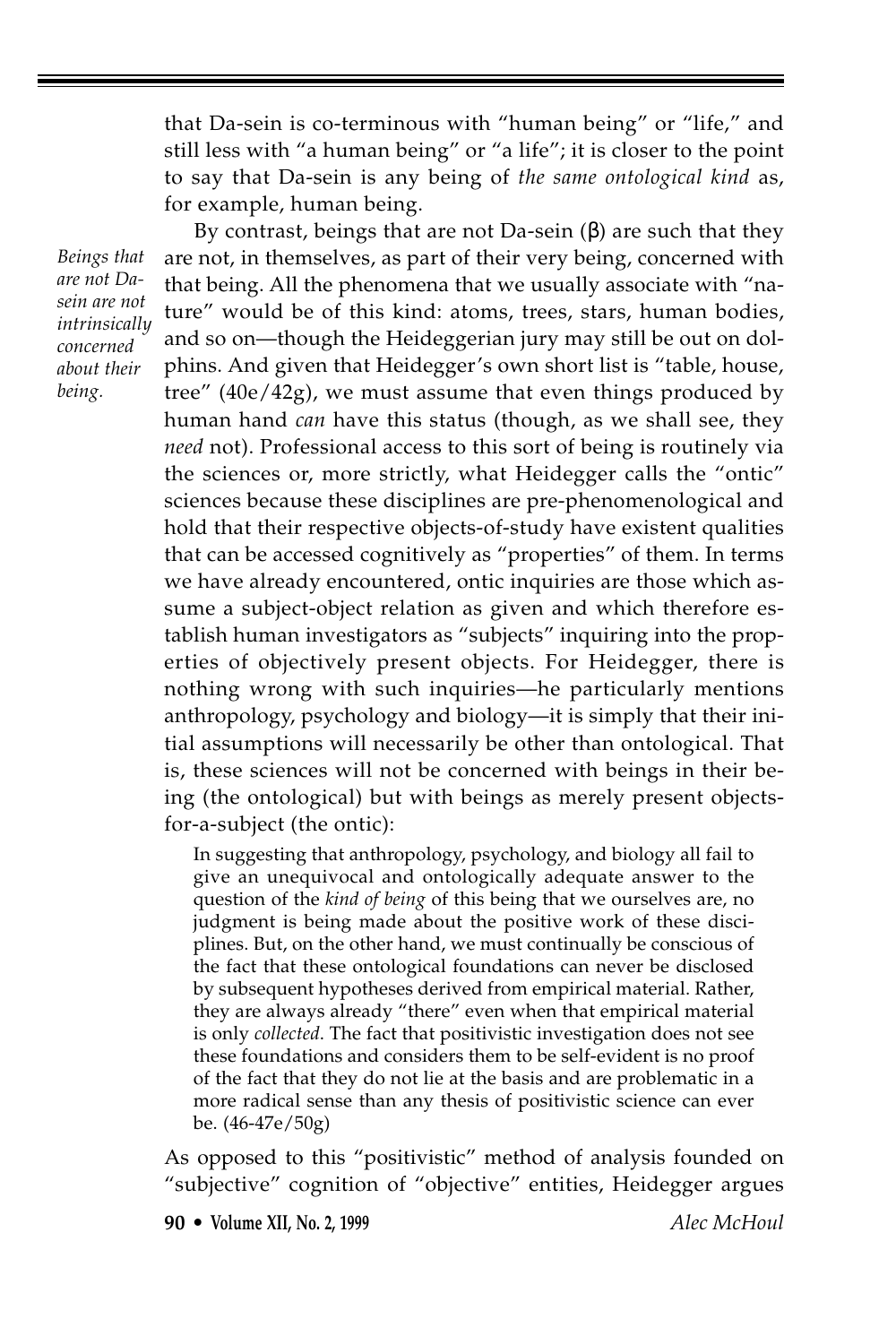that beings that *are* Da-sein can only be accessed by a fundamental phenomenological ontology (the "existential analytic"). This distinction arises from his noted ontic-ontological difference which we have relied on already but can now formulate as: the difference between being (as such and in general) and merely present beings. While beings that are not Da-sein can be accessed either ontically (via the sciences) or ontologically, only a fundamental phenomenological ontology is appropriate to the existential analysis of Da-sein by virtue of its not being a simple objective presence in the first place. And if Da-sein is not a simple objective presence to start with, fundamentally (as stars and trees *may* be), it therefore brings to the fore the central question of the determination of the very structure of being itself. (Hence the point of starting a general and structural investigation of being with Da-sein and not some other being.)

That-which-is-not-Da-sein (β) has a number of distinct ontological characteristics. Such beings are "categorial"; they belong to categories "larger" than themselves and may have sub-categories "below" or "within" them. By contrast that-which-is-Da-sein (α) is non-categorial, hence existential. Categorials, moreover, have their being merely within space, what Heidegger calls "insideness." They can be "next to" each other in space, but they cannot touch in the sense of "encounter" (52e/55g). Existentials, contrastively, are characterised by their being-in, their existential spatiality, their capacity to encounter such-and-such in the world. Categorial space, "insideness," can be measured with instruments and statistically represented, while existential spatiality is a more complex phenomenon of Da-sein's being related to its capacity to "de-distance" what it encounters in its *world* in several complex ways. Hence the primary existential of *being-inthe-world* pertains to Da-sein, as does the very notion of world itself. Categorials, by contrast (and in contradistinction to any version of "realism"), are strictly "worldless" (52e/55g). In being-in-the-world, then, Da-sein is not worldless but worldly. And if that-which-is-not-Da-sein is, in itself, worldless, as it is *encountered* by Da-sein, it therefore "belongs" to the world and can then be said to be "innerworldly" with respect to Da-sein. So: "terminologically 'worldly' means a kind of being of Da-sein, never a kind of being of something objectively present 'in' the world. We

*Existential spaciality cannot be represented statistically.*

The Ontology of Culture—Way-markers **HUMANITAS • 91**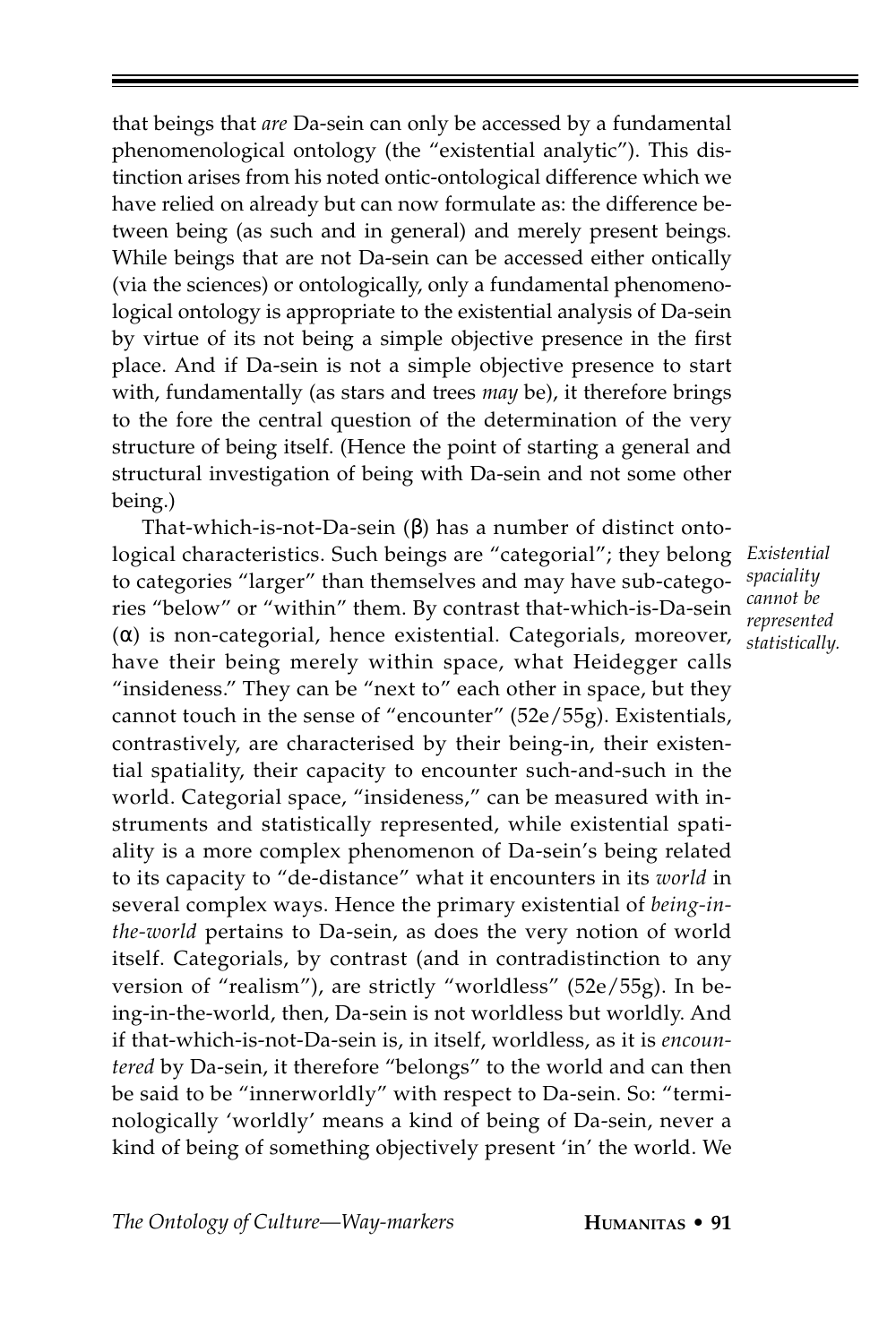shall call this latter something belonging to the world, or innerworldly" (61e/65g).

*Facticity* vs. *mere factuality.*

The two kinds of beings we have encountered so far, then, are quite distinct. Beings that are not Da-sein have the distinctive kind of presence called "objective presence"—*Vorhandenheit*. They are *Vorhandene*: beings of mere factuality. Da-sein, on the other hand, has *facticity*, an active but non-cognitive and nonpsychological principle of interestedness (or the possibility of interestedness) in its own being. But as against "objective presence" (*Vorhandenheit)*, we cannot and must not say that Da-sein has mere "subjective presence," precisely because its ontological status, as we have seen, is other than and prior to the "representationalist picture" of mere subject–object relations. What are we to say instead of this? What is the correct term to contrast with the "objective presence" of beings that are not Da-sein?

We can see the importance of this question by drawing a summary table of the distinctions derived so far from the first two chapters of *Being and Time*:

| beings:                        | $(α)$ beings that are Da-sein<br>(or like Da-sein)                                                                | $(\beta)$ beings that are not Da-<br>sein (or unlike Da-sein)                                                     |
|--------------------------------|-------------------------------------------------------------------------------------------------------------------|-------------------------------------------------------------------------------------------------------------------|
| examples:                      | me, us, any being of the<br>ontological sort that we<br>$are \ldots$ .                                            | table, house, tree $\dots$ .                                                                                      |
| method of<br>analysis:         | phenomenological<br>ontology (existential,<br>analytic): the<br>determination of the<br>structure of being itself | the ontic(al) sciences (pre-<br>phenomenological): the<br>cognition of the merely<br>existent qualities of things |
| ontological<br>determinations: | existential being-in,<br>"existential spatiality"<br>not worldless, worldly                                       | categorial being merely<br>within space,<br>insideness<br>worldless—>innerworldly                                 |
| presence:                      | ?                                                                                                                 | objective presence<br>(Vorhandenheit)                                                                             |

## *II. Equipmentality*

Strictly—and this will bring us soon enough to the question of culture's ontological status—we should say that just as beings

**92 • Volume XII, No. 2, 1999** *Alec McHoul*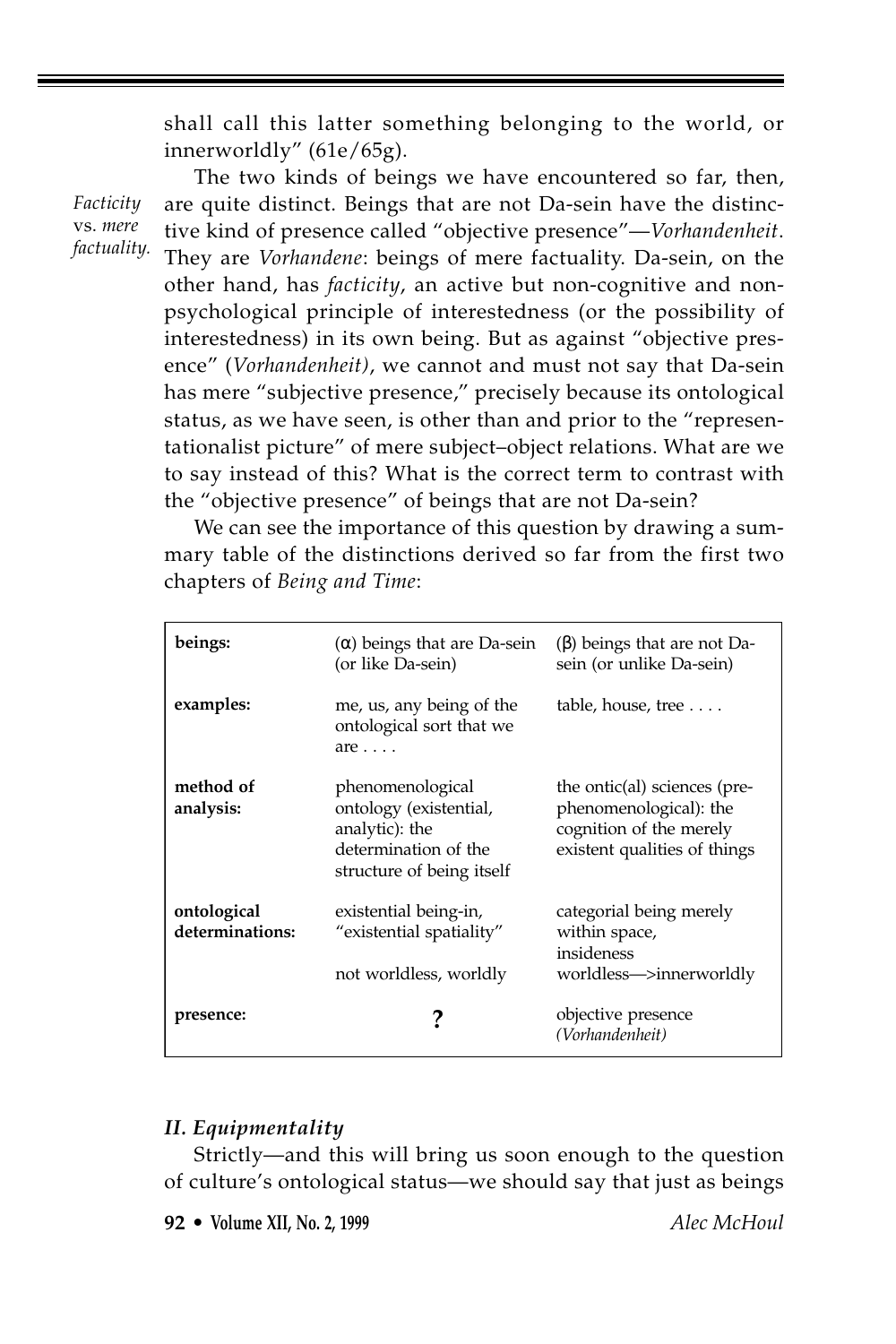that are not Da-sein have the kind of presence that is objective presence, so Da-sein has sheer being-in-the-world. Being-in-theworld, and all of the further existentials that it implies and requires, would be the strict opposite of *Vorhandenheit*. But Heidegger does not say this in so many words. What he does say instead is of primary relevance to our inquiry vis-à-vis culture.

At least as far as Division I of *Being and Time* is concerned, the primordial existential determination of Da-sein as being-inthe-world is its *taking care*. And primarily this means taking care of, handling and otherwise using tools or *equipment*—at least this is Heidegger's first instance of taking care, sequentially in the text (63-68e/67-73g). This is so central to Heidegger's analytic that he even includes "privative" instances or breaches of equipmental use among the first cases of taking care:

Modes of taking care belong to the everydayness of being-in-theworld, modes which let *the being taken care of* be encountered in such a way that the worldly quality of innerworldly beings appears. Beings nearest at hand can be met up with in taking care of things as unusable, as improperly adapted for their specific use. Tools turn out to be damaged, their material unsuitable. In any case, *a useful thing* of some sort is at hand here. (68e/70g; first italics mine.)

Accordingly, another kind—potentially a *third* kind—of being is effectively introduced into the picture, but one closely related to the Zuhandenheit primordial existential of Da-sein. This kind of being is "the being taken care of "; and, at least initially, this means the equipment that Da-sein has ready-to-hand, whether fully functional or, just as importantly, not.<sup>2</sup> This third kind of being Heidegger calls *Zuhandenheit*, readiness-to-hand, handiness, and beings of this sort are accordingly referred to as *Zuhandene*. So, while we have, effectively, a third ontological category, we can also see that, in another sense, *Zuhandene* also form a distinctive contrast with *Vorhandene* objectively present beings.3

If, earlier, we might have been tempted to ask a question such as "Is culture Da-sein or not-Da-sein?" we now have a third al-

*a third kind of being.*

<sup>&</sup>lt;sup>2</sup> This "not" shows that Heidegger's stress on equipment is by no means an endorsement of functionalism or utilitarianism.

<sup>&</sup>lt;sup>3</sup> For an account of *Being and Time* that begins with, and assumes throughout, a threefold categorisation of being, see Robert Brandom, "Heidegger's Categories in *Being and Time," The Monist* vol. 66, no. 3, 1983: 387-409.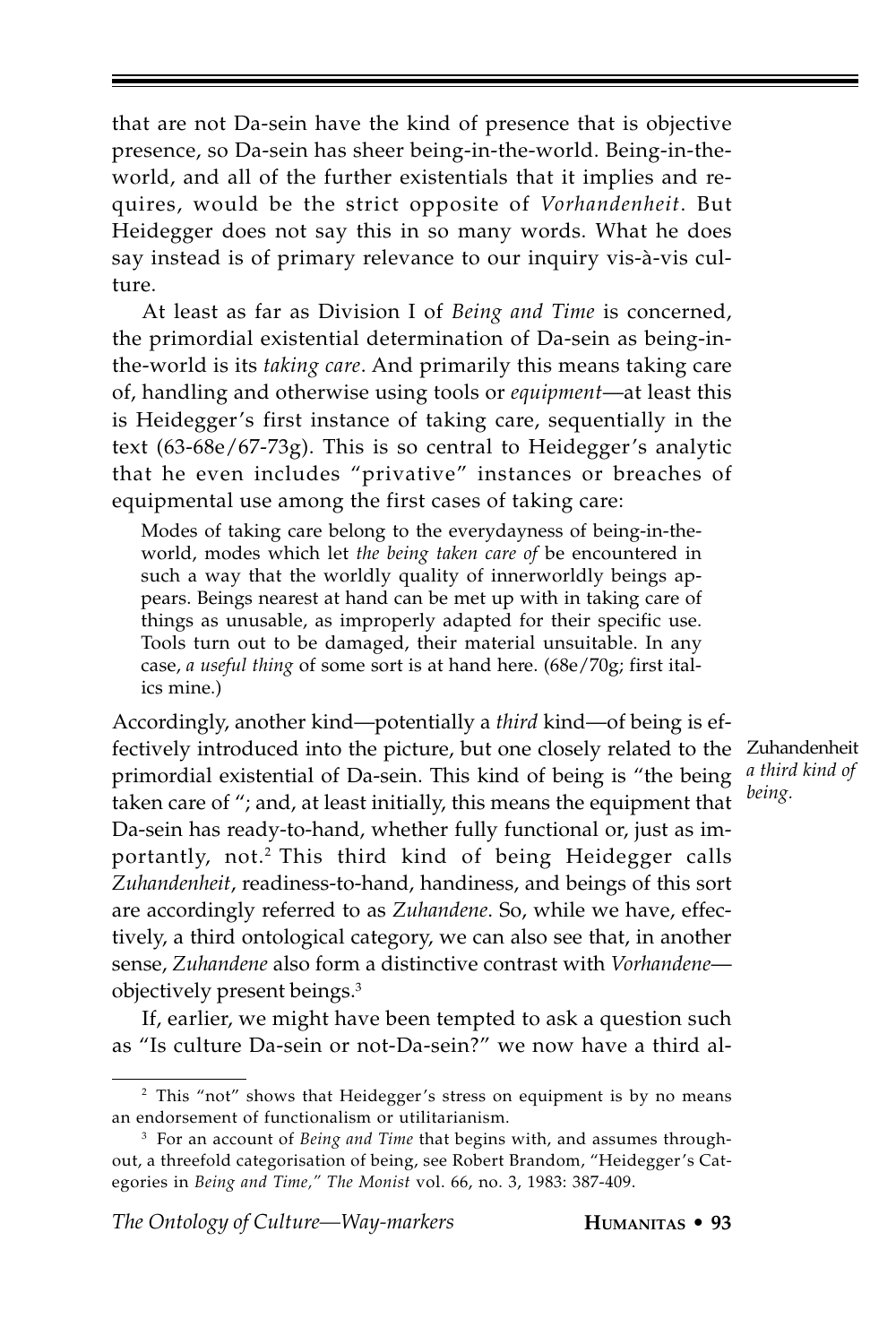ternative. And, moreover, I believe this third alternative can bring us closer to the correct analysis of culture's ontological status. Can culture be the domain of being of *Zuhandene*? Is culture *Zuhandenheit*? In order to answer this question, we need to backtrack to some of our earlier distinctions.

*(*α*) beings can encounter other beings, (*β*) beings cannot.*

In Chapter 2, Heidegger describes, as we have mentioned, the distinction between the mere *factuality* (*Tatsächlichkeit*) of the objectively present and the *facticity* (*Faktizität*) that is among the ontological determinations of Da-sein itself (52e/56g). The former refers only to beings that have objective presence (*Vorhandenheit)*. Hence beings that are Da-sein, by contrast, are correctly referred to as having facticity rather than mere factuality. And this difference involves Da-sein's *encounters* with other beings—contrastively with mere objects' relations with one another (for example their being next to one another in space): "The concept of facticity implies that an 'innerworldly' being has being-in-the-world in such a way that it can understand itself as bound up in its 'destiny' with the being of those beings which it *encounters* within its own world" (52e/56g; my italics).

For all this, and despite the intimate "worldly" encounters between Da-sein and other beings (such as its own equipment), the characteristic of handiness (*Zuhandenheit*) does not strictly apply to Da-sein itself, as such. Rather *Zuhandenheit* is a determination only of our third kind of being: wares, equipment, tools, useful things.

The ontology of *Zuhandene* is further discussed in Chapter 3, but always in relation to what might be called Da-sein's equipmental understanding of the world. If understanding is always understanding-as, it is primordially understanding-asequipment. So, returning to the question posed at the end of the previous section, in the strict sense, where Da-sein is concerned, there is no utterly appropriate oppositional term for "objective presence" (and, absolutely, "subjective presence" will not do, as we have seen), unless it is the whole of *being-in-the-world* itself. We cannot simply write "*Zuhandenheit,*" that is, in the cell of the table opposite "*Vorhandenheit.*" This would be a basic error. However, we *have* established something like a deep (even a fundamental) affiliation between Da-sein and its equipment. Equipment consists of the nearest things to hand for Da-sein; it is the being other than itself with which it is primarily and most intimately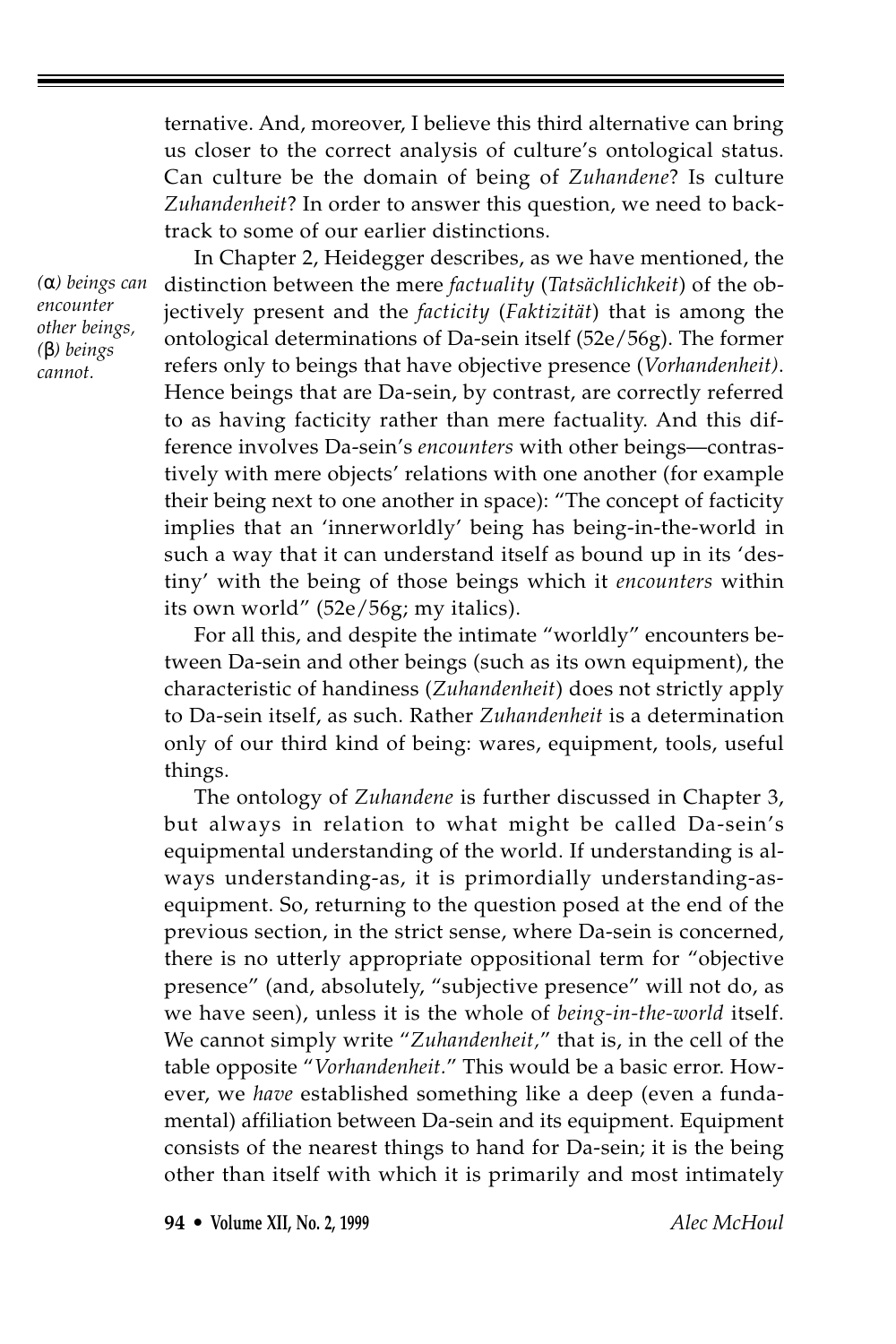associated and which it first encounters in and as its own facticity. In Chapter 3, it becomes evident that *the very understanding* of itself that Da-sein has (and by virtue of which, we will remember, it was initially made distinct from mere *Vorhandene*) is not only non-psychological, non-cognitive, non-subjectivist and so on, it is fundamentally *equipmental*.<sup>4</sup> Understanding according to the existential analytic *is* Da-sein's capacity for the use of equipment as its (ontologically) primordial mode of encountering (other) beings in its world. So one possible picture of the overall twofold (or now, perhaps, threefold) ontological map would be as follows:



But this is by no means sufficient to make equipment "like" Dasein. This is most clear in Chapter 3 where Heidegger lists three distinct but related kinds of being:

1. The being of the innerworldly beings initially encountered (handiness);

2. The being *of* beings (objective presence) that is found and

<sup>&</sup>lt;sup>4</sup> Here we might be tempted by the slogan "Not mental but equipmental."

<sup>5</sup> The round brackets around the second "*Vorhandene*" make the term distinct from its merely ontic analysis. Heidegger, in Chapter 3 and beyond, frequently refers to "objective presence" as "innerworldly." This is only possible on an *ontological* analysis. The merely ontic analysis is shown in the diagram by square brackets. "Objective presence," accordingly, has distinct meanings on each type of analysis. Ontically, *Vorhandene* are simply things-in-themselves. Ontologically: "Handiness is the ontological categorial definition of beings as they are 'in themselves'" (67e/71g, italics deleted). Then "objective presence, as a possible kind of being of things at hand, is still bound up with handiness" (78e/83g).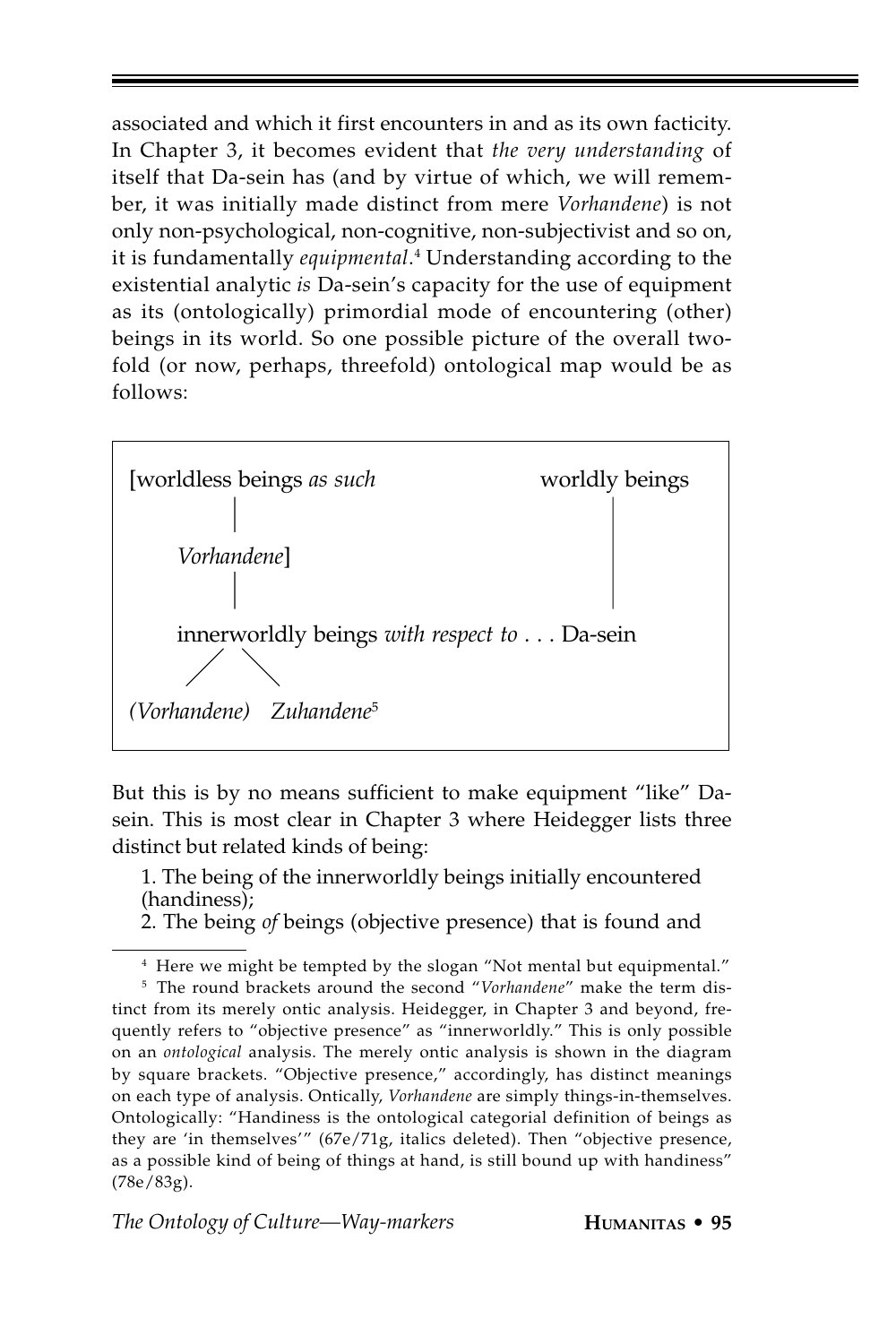determined by discovering them in their own right *in going through* beings initially encountered;

3. The being of the ontic condition of the possibility of discovering innerworldly beings in general, the worldliness of the world. (82e/88g; my italics in item 2.)

He then goes on to add: "This third kind of being is an *existential* determination of being-in-the-world, that is, of Da-sein. The other two concepts of being are *categories* and concern beings unlike Dasein" (82e/88g). For all their intimacy, then, *Zuhandene*, just like *Vorhandene*, are ultimately categorial. Moreover, because of (a) equipment's centrality to Da-sein's own understanding and (b) its categorial status along with *Vorhandene*—and this is a radical departure from the standard subject-object account—the "access," as it were, of Da-sein to objectively present beings is *via* ("in going through") its equipment, via its "innerworldly beings initially encountered."6 So we now have a quite different difference from the more basic Da-sein/not-Da-sein contrast that opens *Being and Time*. This new difference pits Da-sein and "beings like Da-sein" (existentials) against "beings unlike Da-sein" (categorials). In this case, we get a slightly different arrangement of the ontological  $map:$ <sup>7</sup>

 existential(s) categorial(s) Da-sein <—> *Zuhandene* —> *Vorhandene*

I take "categorial," as per the initial sketch-analysis above, to refer to the view that *Vorhandene* (and now also *Zuhandene*) may be categorised; that they may consist of sub-categories and belong to categories greater than themselves; and that this is the properly ontic (scientific) analysis of them. I take "existential" to refer to the inappropriateness of such an ontic analysis with respect to Da-sein which, accordingly, cannot be a merely existing property/quality/

<sup>&</sup>lt;sup>6</sup> The importance of this cannot be overstated. What Heidegger has managed here is unique: it means that Da-sein's understanding precedes and ultimately determines "objective reality" without, at the same time, stooping to relativism or idealism (let alone their constructionist hybrid).

<sup>7</sup> The arrows in the second row refer to (firstly) Da-sein's intimacy with *Zuhandene* and (secondly) its "in going through" *Zuhandene* to "access" objectively present beings (*Vorhandene)*.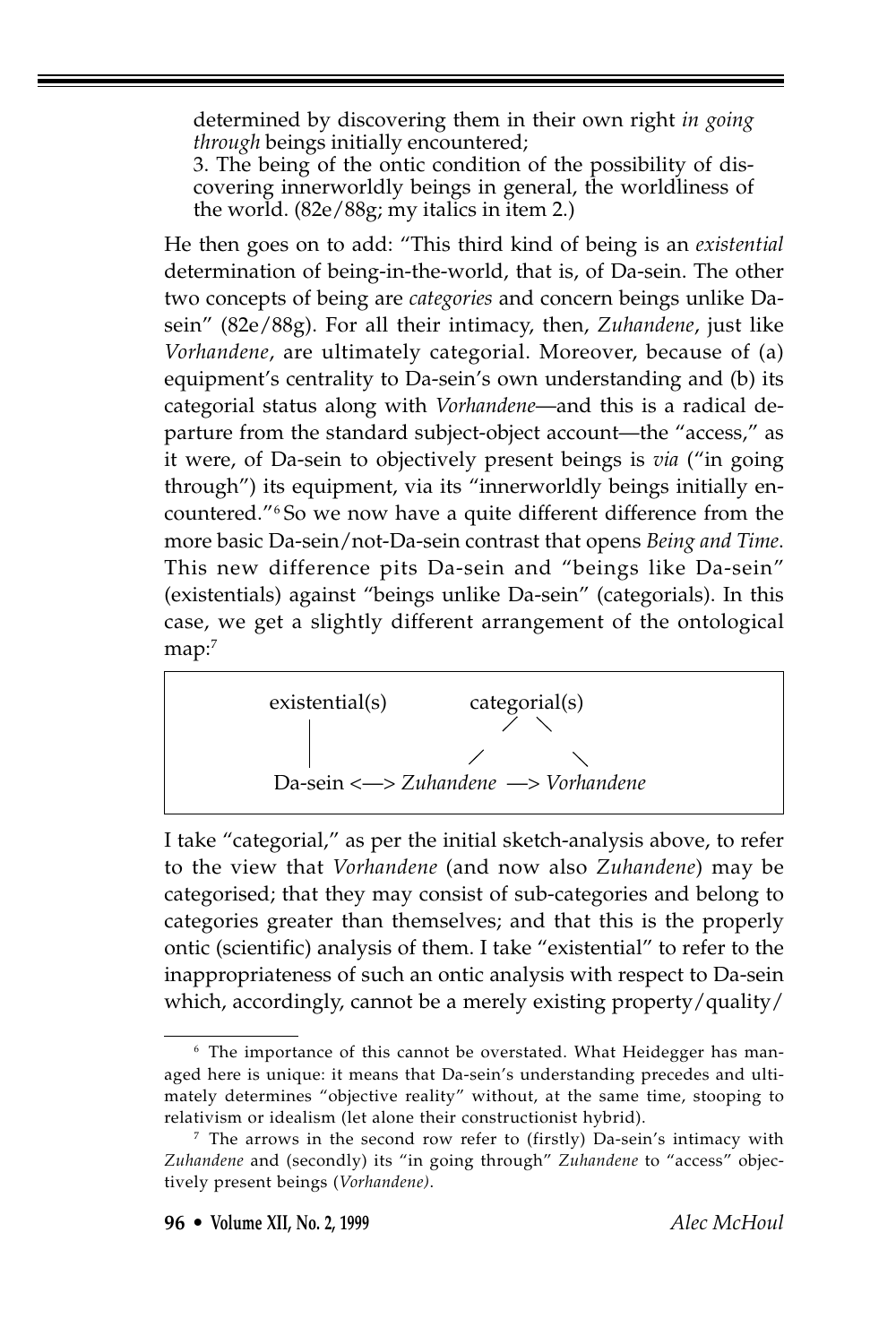attribute of anything (such as God, consciousness, a subject) and nor can it have merely existing properties/qualities/attributes (such as anthropological characteristics, universal traits or a "human nature"). Categorial beings are formally, functionally and mathematically specifiable. This is not true of Da-sein.<sup>8</sup>

Logically then:

a. *Zuhandene* must be both innerworldly and categorial.

b. *Vorhandene* must be both worldless/innerworldly and categorial.

c. Da-sein must be both worldly and existential.

*Zuhandene*, then, would be the only *initially* proper objects of cultural inquiry, as Da-sein is the only initially proper object of philosophical ontology and *Vorhandene* the only initially proper objects of natural scientific inquiry. The question is: is equipment, then, properly subject to ontic or to ontological description—or else to both?

If we remain in the domain of ontic investigation, along with anthropology, sociology and so on, our proper object will be this *Study of* or that cultural object and its characteristics. Here, collections will be made and classifications drawn up. Much useful data will be assembled and reported on regarding useful things—thence becoming a useful thing in its own right. At least potentially, every single useful object could be described, tabulated, counted and so on. This would not be nothing.<sup>9</sup> But, at the same time, if Heidegger is right, it would always have to go on against an unproblematised and unexplicated background of (for all we would know, mistaken) assumptions about what culture *is* as

*culture ultimately ontological.*

<sup>8</sup> Instead Heidegger refers, throughout Division I, to its "modes." His discussion of *kategoreisthai* as "addressing" things encountered is close to the start of the text (42e/44g) and is crucial to the existential analytic of Division I. It, and its connection to *noein* and *logos,* should, ideally, have further specification before it is simply connected, as here, to the forms of categorisation of common sense and the natural sciences.

<sup>9</sup> And a recent series of personal and professional circumstances has led me to conclude that the particular discipline called "cultural studies" is now almost completely in the business of this kind of collection-work. See, for example, the "information for authors" supplements to the *European Journal of Cultural Studies* and the *International Journal of Cultural Studies*. No discipline, so far as I know, including philosophy, has an interest in the being of culture as such.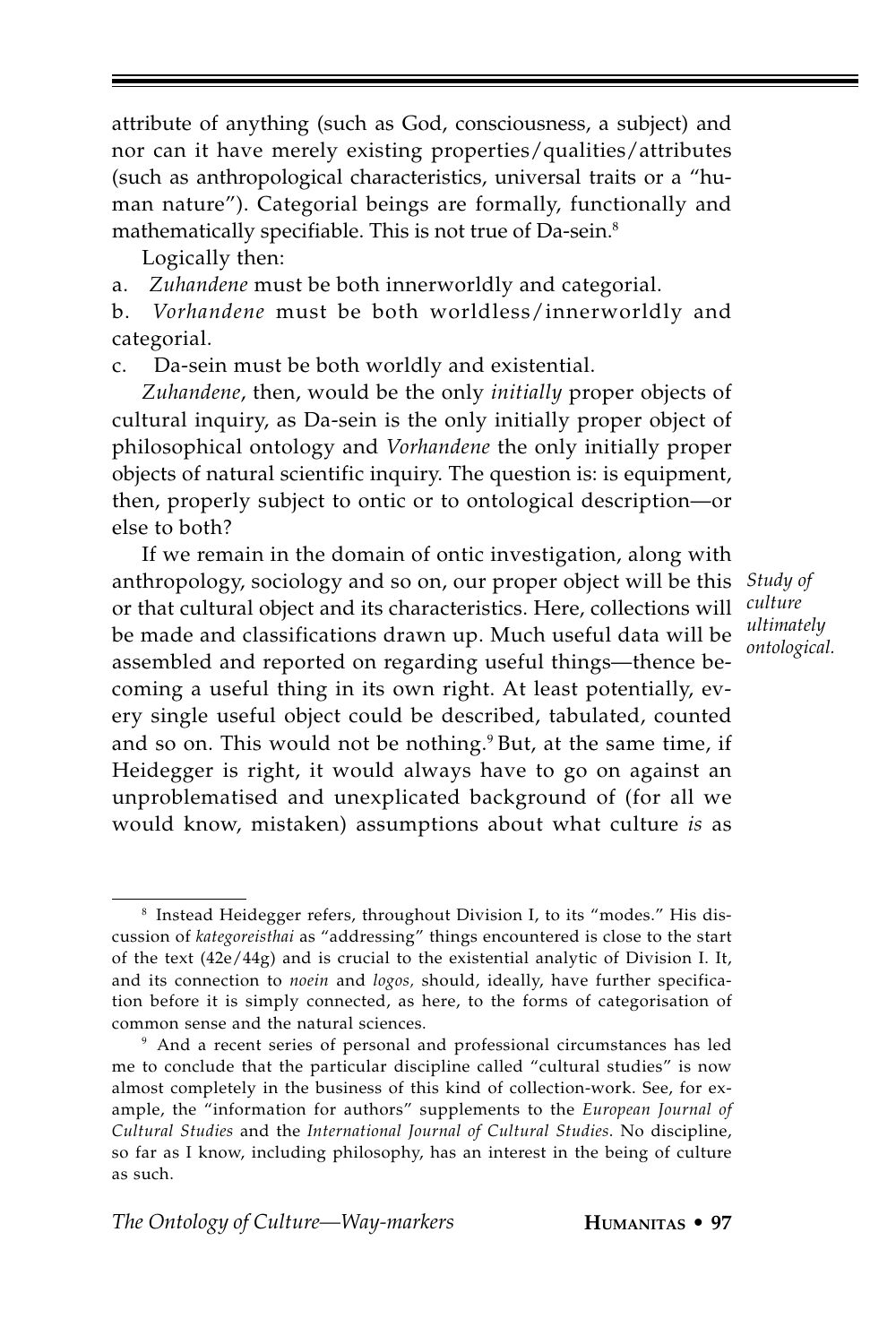such.<sup>10</sup> This—the question of culture as such, as opposed to any ethnography or "cultural studies"—would have to be an ontological inquiry. Any such inquiry would ask about the very conditions of possibility of something (anything that is so) being a cultural object, being *Zuhandene*. And until this investigation is undertaken—and for all that there are many "theories of culture"—the whole "field" of culture drifts like a rudderless ship.

## *III. Summary theses*

In the space of this short article, I cannot hope even to begin (let alone complete) the task I have just announced.<sup>11</sup> Instead, I want simply to offer some basic theses, derived from the above reading of the earliest chapters of *Being and Time*, for the guidance of the task. In Heideggerian terms, these are way-markers; they plot stations along a path yet to be travelled.

*"Cultural objects" not objects.*

1. Equipment, "innerworldly being initially encountered," *Zuhandene*: this is the proper domain and "object" (as in "thematic," "problematic" or "object of study") of specifically *cultural* analysis. This is how we should, henceforth, read the expression "cultural objects"—which might accordingly be better rendered as "cultural beings." That is "cultural objects" are no more objects than are, say, eclipses—perhaps even less so. They are not so much hammers as "hammerings"; "not tools themselves, but the work" (65e/69g).

2. Culture-as-such is not simply a collection or assemblage of such cultural beings. It is not even any imaginably *complete* assemblage of such beings. Finding, positivistically, ontically, all the categorial characteristics of every single equipmental being ever: this could not let us into a fundamental analysis of culture as such.

3. Instead, culture-as-such consists in the fundamental on-

<sup>&</sup>lt;sup>10</sup> Neglecting the "is as such" of culture means that cultural studies, for example, does not deal with cultural beings in their handiness. Rather, it "just look[s] at things 'theoretically'" (65e/69g). So it is not as if cultural studies, for all its empirical grounding, is "practical" and the ontology of culture "theoretical." If anything, vice versa.

<sup>&</sup>lt;sup>11</sup> I have a series of papers available on request that begin to scratch the surface of this crucial task. They begin from the premise that it may be possible to find a conception of culture elsewhere than in what we have called "the representationalist picture"; that is, elsewhere than the standard "subjectobject" arrangement of the field of "knowledge" and "understanding."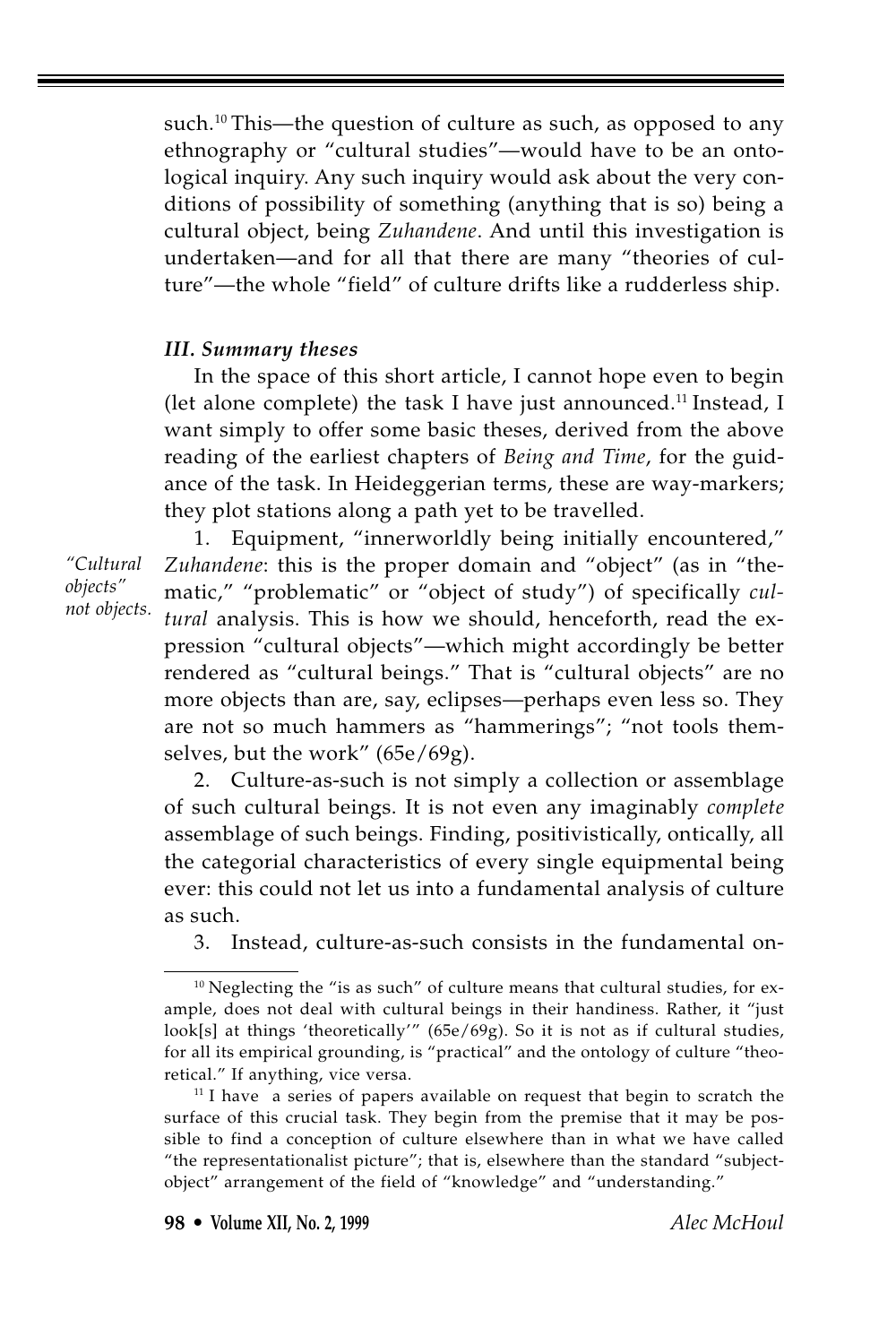tological status of equipment (tools, wares, useful things). Any inquiry in this field would have to begin with the following determinations of the *facticity* of culture:

3.1 Equipment (*Zuhandene*) is in one respect simply categorial—it can be ontically described, collected, counted, "ethnographised," and so forth. In this respect it can be treated as having some of the sheer empirical characteristics of merely objectively present beings (*Vorhandene)*.

3.2 At the same time, and in another respect, equipment is an innerworldly (but never a worldless) being. In this respect it is unlike *Vorhandene* and requires, for its analysis, an ontological investigation of its position in Da-sein's fundamental understanding of its own being-in-the-world. How is it that Da-sein *understands*, exactly, its equipmentality? And, in particular, how does equipment function, for Da-sein, "in going through" it to "the being *of* beings (objective presence)" (82e/88g)?

3.3 This intimate (indeed inviolable and always-already in-place) attachment between Da-sein and equipment suggests that culture-as-such might be reconfigured as Da-sein's ownmost equipmental understanding of its in-the-worldliness. How can we defend the thesis that Da-sein is, was, and will be, always-already equipmental? Is it possible to conceive of a kind of being that understands its own being-in-theworld, *but without equipment*?

3.4 Everything in this investigation so far points to a possible (though by no means established) correspondence between the concept of equipment and the concept of technology.<sup>12</sup>

4. The analysis of "cultures," "specific cultures" or "a culture in particular" can be given neither by the collection of particular equipments, nor by the investigation of Da-sein's equipmentality (culture-as-such). Instead, we might hypothesise that what is called "a culture" is formed out of the "totality of references" of specific equipments (64-65e/69-70g). That is, no item of equipment remains, for Da-sein's understanding, unrelated or irrelevant to others. Each references or points to the others. The hammer, for example, is pointless without nails (or something

 $12$  It may be possible for this to square with Heidegger's account of the ancient and proper (but currently hidden) meaning of "technology" as *techné.* See Martin Heidegger, "The Question Concerning Technology," trans. W. Lovitt, in *The Question Concerning Technology and Other Essays* (New York: Garland, 1997), 3-35.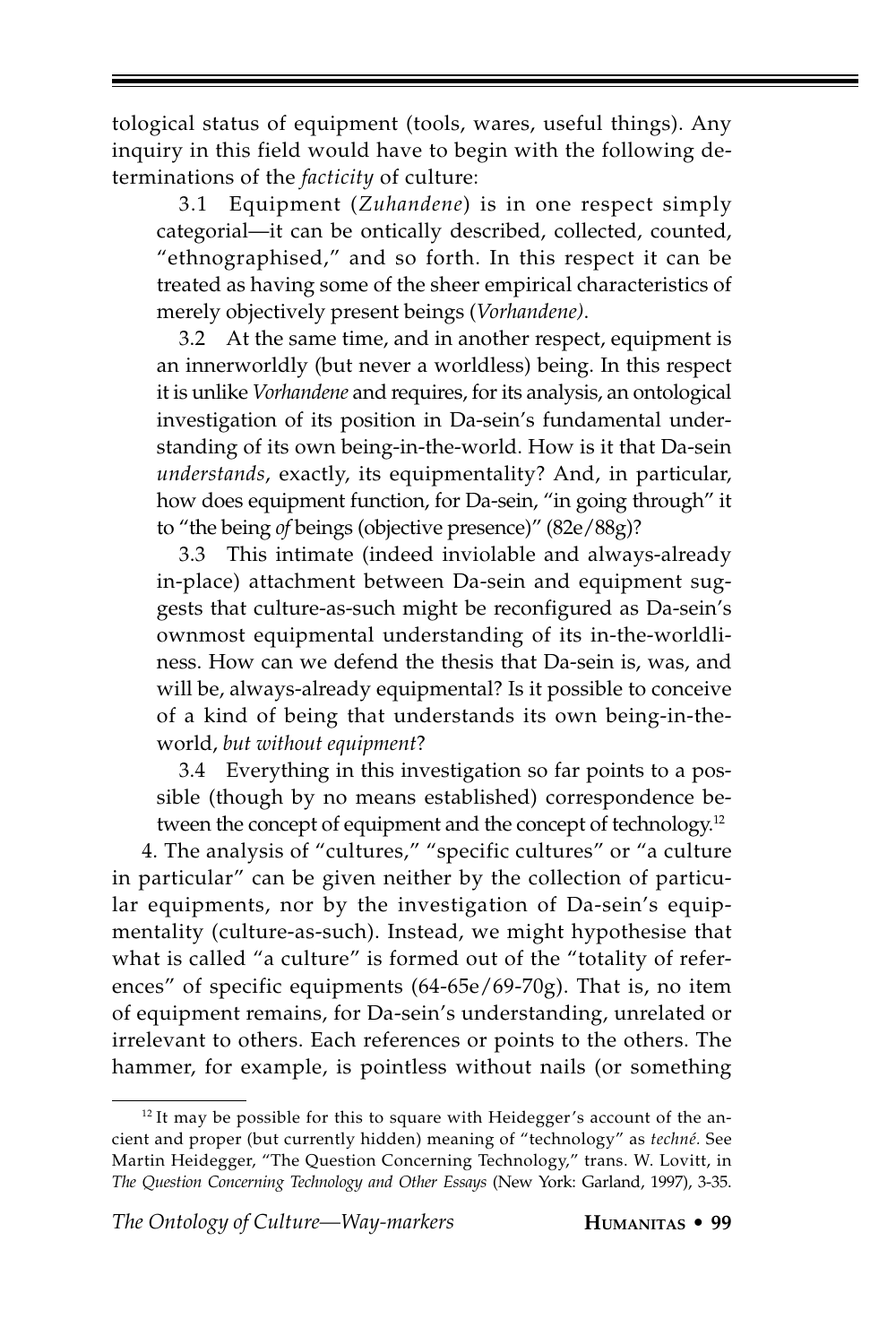else to be hammered). The hammer and the nails are pointless without sawn timber (or something else to be nailed). All three are pointless without the "in-order-to" of, say, building a house. In this lies the possibility of thinking the being of culture in and as a specific totality (or "manifold" [65e/69g]) of reference. The work of building a house lies within the "referential context" (66e/70g) of the "whereof of which it consists" (66e/70g): the timber, the nails, the hammer. The work of hammering, likewise, in the "what-for of its usability" (66e/70g): building the house.

4.1 Heidegger's position on totalities, contexts or manifolds of reference suggests support for Sacks's idea that cultures display "order at all points."13 Prior to Sacks, there are two standard accounts of cultural acquisition or "enculturation" (and they can extend to or derive from models of language acquisition). The standard empiricist account views cultural acquisition as a developmental aggregation of experienced particulars or "inputs." The rationalist account treats it in terms of an innate disposition towards ordering (regardless of experienced particulars). Against both of these, Sacks's "order at all points" conjecture has it that cultural orders (totalities of reference) are wholly displayed in any of their fragments. As Schegloff puts it in his introduction to the first volume of Sacks's *Lectures*:

An alternative to the possibility that order manifests itself at an aggregate level and is statistical in character is what [Sacks] terms the 'order at all points' view. . . . This view, rather like the 'holographic' model of information distribution, understands order not to be present only at aggregate levels and therefore subject to a overall differential distribution, but to be present in detail on a case by case, environment by environment basis. A culture is not then to be found only by aggregating all of its venues; it is substantially present in each of its venues.<sup>14</sup>

5. The specification of the being of culture (its proper onto-

<sup>&</sup>lt;sup>13</sup> "Reference" and "context of reference" should not be confused with referential theories of, for example, meaning. The German terms *Verweisung* and *Verweisungszusammenhang* do not permit this reading. This is the point of Section 17 in Chapter 3 (71-77e/76-83g) which ends by telling us that "Reference . . . constitutes handiness itself." The English term "referral" may be more to the point in expressing the "what-for" and "in-order-to" linkages between useful things within a totality.

<sup>14</sup> See Schegloff's introduction to Harvey Sacks's *Lectures on Conversation,* Vol. 1, ed. G. Jefferson (Oxford: Blackwell, 1992), ix-lxii. This quotation, p. xlvi.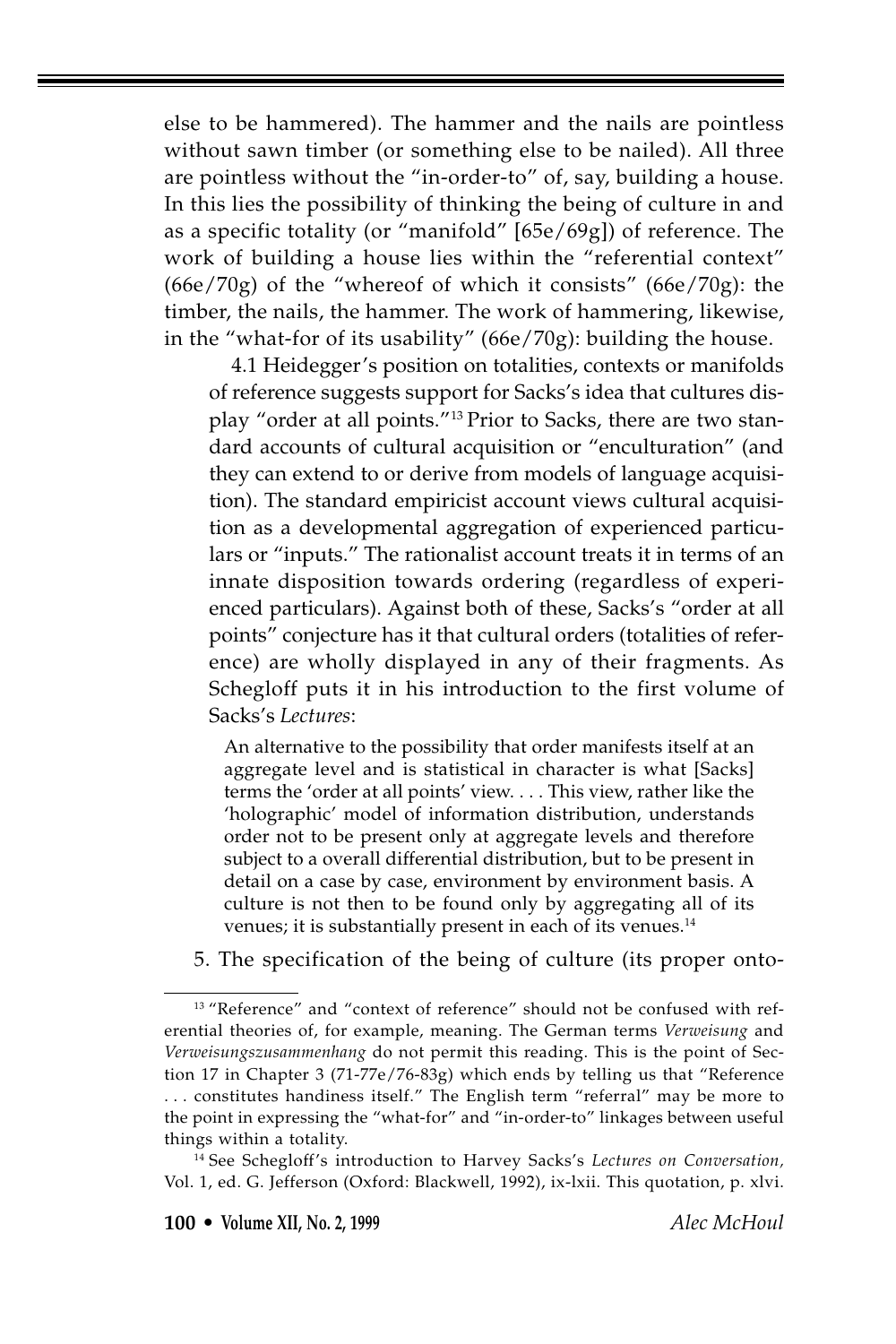logical analysis) as equipmentality is, surprisingly enough perhaps, possible without yet invoking the ideas of "interaction" (5.1) or "society" (5.2).

5.1 Since equipment is what Da-sein first and primarily encounters as a being-with it in the world, culture (in this sense) *precedes* Dasein's being-with-others (the *Mit-dasein*) in relative immediacy ("de-distancing") (110-118e/117-125g). By this I mean that it has ontological primacy over what, ontically, is often described as "interaction" or "the relation to others" (for example, in social psychology and symbolic interactionism).<sup>15</sup>

5.2 Society-at-large lies even further from (is even less dedistanced by) Da-sein and consists in the "they" (*das Mann*) *Culture and* (118-122e/126-130g). This is the public domain where "idle talk" (none of these terms is meant disparagingly) levels out Da-sein's understanding to a general picture of "what one does." By definition, then, equipmentality precedes it, ontologically speaking. In this respect, it is a fundamental error to begin the analysis of culture from the premise that it is first and essentially "social." Instead, we should say that the very possibility of the social (as the "they," as the public or, indeed, as the others, the *Mit-dasein*) is grounded on the prior being that Da-sein is—including its fundamental equipmentality. Ontologically, culture and society are quite distinct (though they have their eventual connections in the "inauthentic" relation between Da-sein and the "they") and it is a fatal error to begin with their co-imbrication, let alone with the subjection of culture to society.<sup>16</sup> If culture is ontologically pre-

*society ontologically distinct.*

<sup>15</sup> The ontological primacy of readiness-to-hand over the *Mit-dasein* is expressed by Heidegger as follows: ". . . the worldliness of the world thus constituted in which Da-sein always already essentially is, lets things at hand be encountered in the surrounding world in such a way that the *Mit-dasein* of others is encountered at the same time with them as circumspectly taken care of. The structure of the worldliness of the world is such that others are not initially objectively present as unattached subjects along with other things, but show themselves in their heedful being in the surrounding world in terms of the things at hand in that world" (116e/123g).

<sup>16</sup> The terms "authentic" and "inauthentic" are non-evaluative in Heidegger's ontological terminology. They should by no means be thought of as implying a morality and, still less, as equating with the use of similar terms by the Frankfurt School of social theorists. Hence: "inauthenticity can determine Da-sein even in its fullest concretion, when it is busy, excited, interested, and capable of pleasure" (40e/43g). The term "authentic" should be thought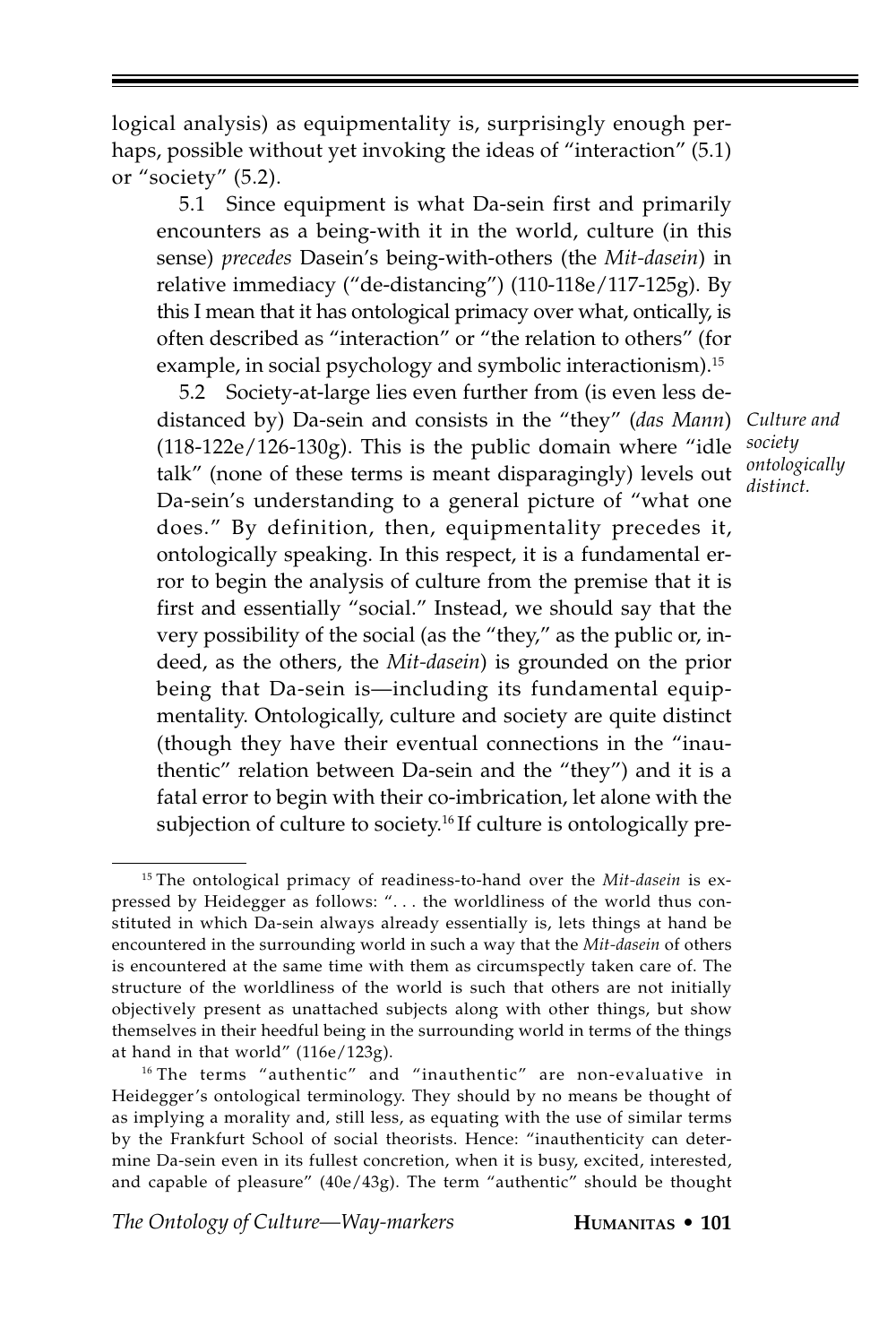social and ontically pre-sociological, this does not mean that it is egoism, solipsism, subjectivism or anything of the kind. On the contrary, one of the main points of the existential analytic of Da-sein is to show that it is not, in any sense, "an ego," "a mind" or "a subject" in the first place. This must apply, then, to its fundamental existential determinations: including its equipmentality.

6. There is nothing in the equation of "cultural objects" with *Zuhandene*, and all that follows from it, to prevent living beings, including persons and bodies, from being cultural beings. Dasein is not "man," and "man" may be as much the handled as the handler, as much (perhaps) the technology as the technologist.

7. We should not forget that Da-sein and *Zuhandene* are always already bound together. Each depends on the other, as it were, reflexively. No account of one—including Heidegger's account of time and death in Division II—is sufficient without the other. In this respect, cultural inquiry and philosophical inquiry cannot be so easily separated in terms of their "objects" of inquiry.<sup>17</sup> Or, at least, both are crucially engaged in the analysis and understanding of "world." Ontologically, however, this is as far from any anthropologistic concern with "forms of life" or "whole ways of life" as it is possible to be.

8. Culture, analysed and specified ontologically, has a single main advantage over ontic and derivational "theories of culture" (for example, those that derive culture from ideas about nature, economy, climate, topography, society, state, genius, spirit, world picture and so on), over the "philosophy of culture" (156e/167g), and over all necessarily positivistic accounts of specific cultural "objects" (including ethnographies, participant observations, data

*Da-sein and "man" not coextensive.*

via "auto-" and/or "proprio-." With Da-sein, it has to do with its *own*most being. In other respects (in)authenticity leads us to the important field of (ap)propriation (*Ereignis*) in the later Heidegger. Further, we could read *Being and Time* as an analysis of Da-sein's "proprioception," providing the physiological connotations could somehow be removed from that term.

<sup>17</sup> Heidegger's remarks about culture, both in *Being and Time* and elsewhere, are unfortunate in this respect. In a piece called "'The Twisted Handiwork of Egypt' and Heidegger's Question Concerning Culture" (available on request), I have tried to rework some of these ideas by asking how Heidegger might have gone about his task if he first thought that culture might (just conceivably), along with art, science and technology, have more than merely ontic status.